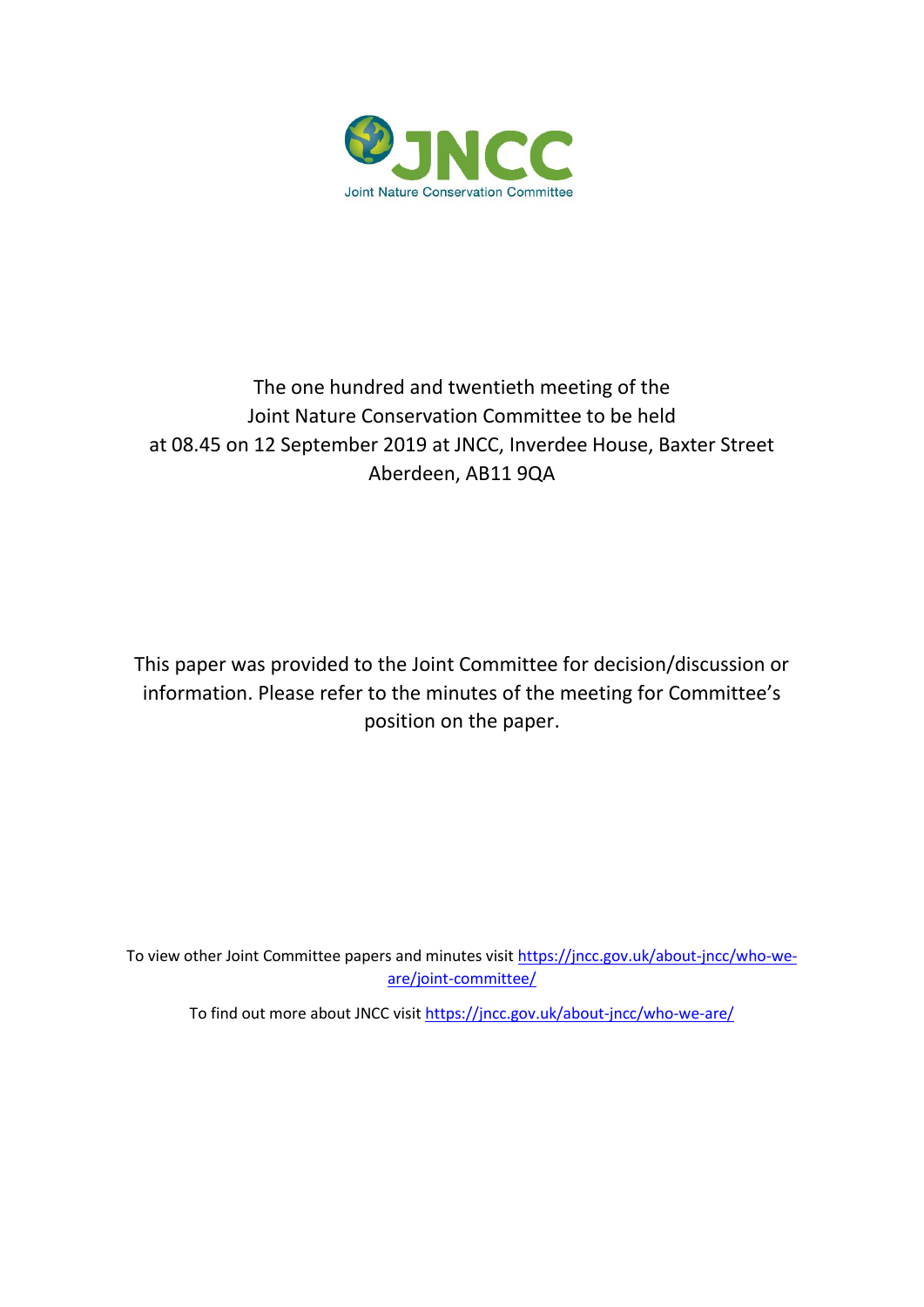## **Joint Nature Conservation Committee**

## **The one hundred and twentieth meeting of the Joint Nature Conservation Committee to be held at 08.45 on 11 September 2019 at JNCC, Inverdee House, Baxter Street, Aberdeen, AB11 9QA**

## **Agenda**

| 08.45 | 1.  | Closed session (members only)                                         |                             |                      |
|-------|-----|-----------------------------------------------------------------------|-----------------------------|----------------------|
| 09.00 | 2.  | Chair's opening remarks                                               |                             |                      |
| 09.10 | 3.  | Declaration of interests                                              |                             |                      |
| 09.15 | 4.  | Confidential minutes of the June<br>2019 meeting (Official-sensitive) | Decision                    | <b>JNCC</b><br>19 33 |
| 09.20 | 5.  | Matters arising (Official)                                            | <b>Discussion</b>           | <b>JNCC</b><br>19 34 |
| 09.30 | 6.  | Chief Executive's report on<br>topical issues (Official-sensitive)    | <b>Discussion</b>           | <b>JNCC</b><br>19 35 |
| 09.40 | 7.  | Report from International<br>reporting sub-group (Official)           | Oral report                 |                      |
| 09.50 | 8.  | Report from MPA sub-group<br>(Official)                               | Oral report                 |                      |
| 10.00 | 9.  | Report from ARAC on 5 June<br>(Official)                              | Presentation/<br>Discussion |                      |
| 10.15 | 10. | <b>Report from Chief Scientists</b><br>Group (Official-sensitive)     | <b>Discussion</b>           | <b>JNCC</b><br>19 36 |
| 10.30 | 11. | <b>External factors affecting JNCC</b><br>(Official)                  | <b>Discussion</b>           | <b>JNCC</b><br>1937  |
| 10.45 |     | Coffee break                                                          |                             |                      |
| 11.05 | 12. | Performance report for quarter<br>1 2019/20 (Official-sensitive)      | <b>Discussion</b>           | <b>JNCC</b><br>1938  |